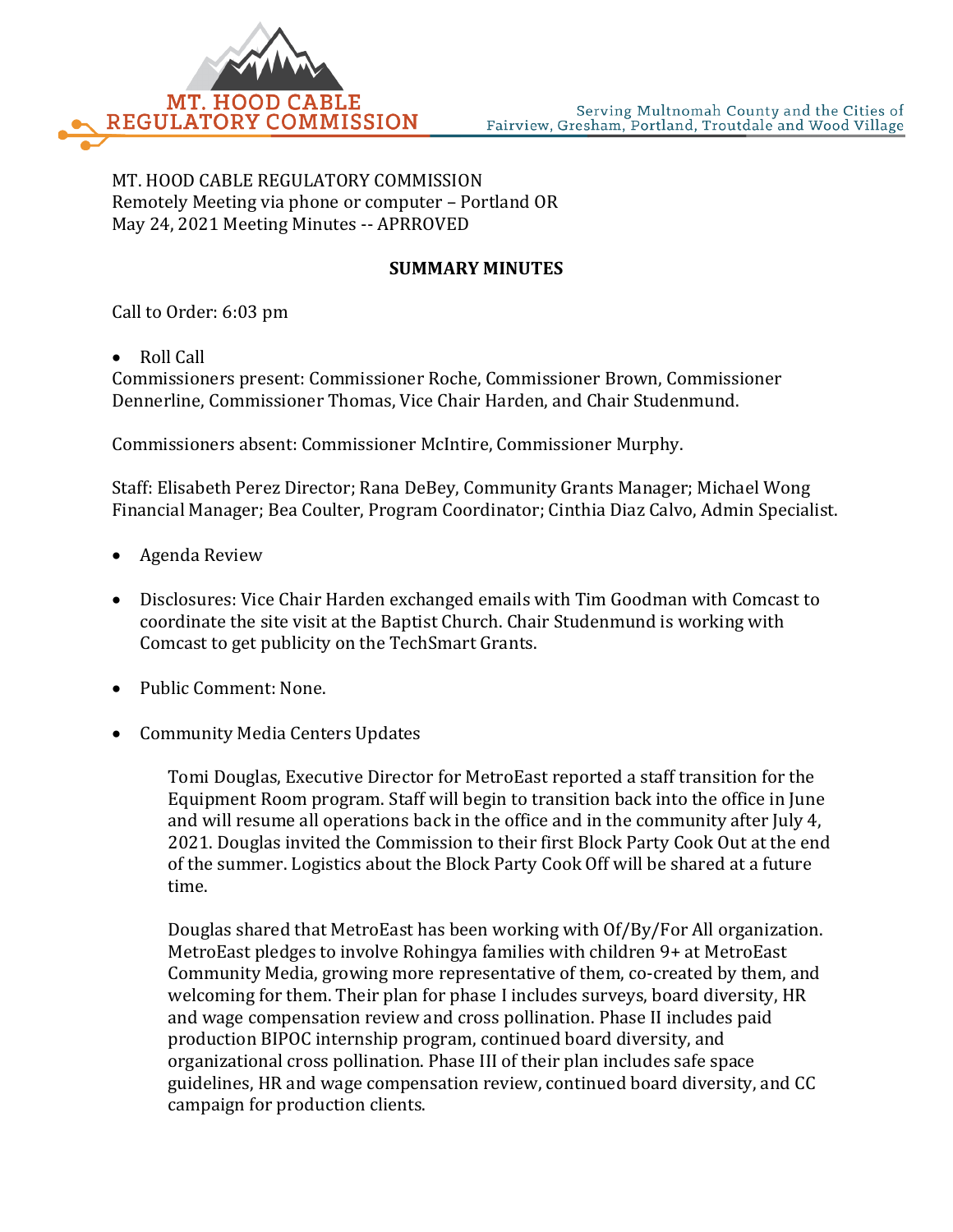Rebecca Burrell, Director of Strategy with Open Signal, shared their organization received \$20,000 from the National Endowment for the Arts. This grant awarded is one of 22 projects to receive funding in Oregon. Open Signal also received \$250,000 from the City of Portland cannabis tax, which was awarded to only 2 out of 120 applicants. The grants Open Signal received in FY2021 amount to more than \$500,000.

Burrell shared the results of their Open Signal's leadership team staff survey. The results overall show that staff feel better now about their leadership structure compared to how they felt about their previous leadership structure. The majority of the Open Signal staff supports continuing to explore an organizational structure that distributes leadership more broadly throughout their staff.

Burrell shared Open Signal's plans for post-COVID. Their plan is to continue to evolve and provide responsive services. Open Signal plans to remain open byappointment indefinitely, focus on series produces and focus on application-based programs for their priority communities. Open Signal plans to begin their nonprofit train-the-trainer program in August 2021. Their goals for the summer include to create a service delivery structure that is sustainable and safe for their staff. They want to emphasize the quality of their interactions with the community vs quantity. They will also continue to build a community of media makers who collaborate and are invested in their organization.

Chair Studenmund asked about the grant preferences, to which Burrell said that they prefer producers who are creating content for the video channels, but she doesn't think this had anything to do with the grants data. The impact would be for the producers who check out their equipment.

Burrell is going back to school in the Fall, but she will continue to work part time with Open Signal. Burrell does not anticipate any impact to her work as liaison to the MHCRC.

Vice Chair Harden asked about the level of support the MHCRC grantees will receive if Open Signal's services will prioritize producers that are creating content for the channels. He asked what would happen to those producers hoping to broadcast with Open Signal. Burrell clarified that Open Signal and the grantees don't have a special relationship to provide specific services, however Open Signal always makes themselves available and doesn't anticipate that changing. Douglas added that MetroEast is also able to air the programs to reach further audiences.

- Franchisee Activity Report
	- o Ziply: Not present. Diaz Calvo will follow up with Jessica Epley about Ziply's attendance at the MHCRC meetings.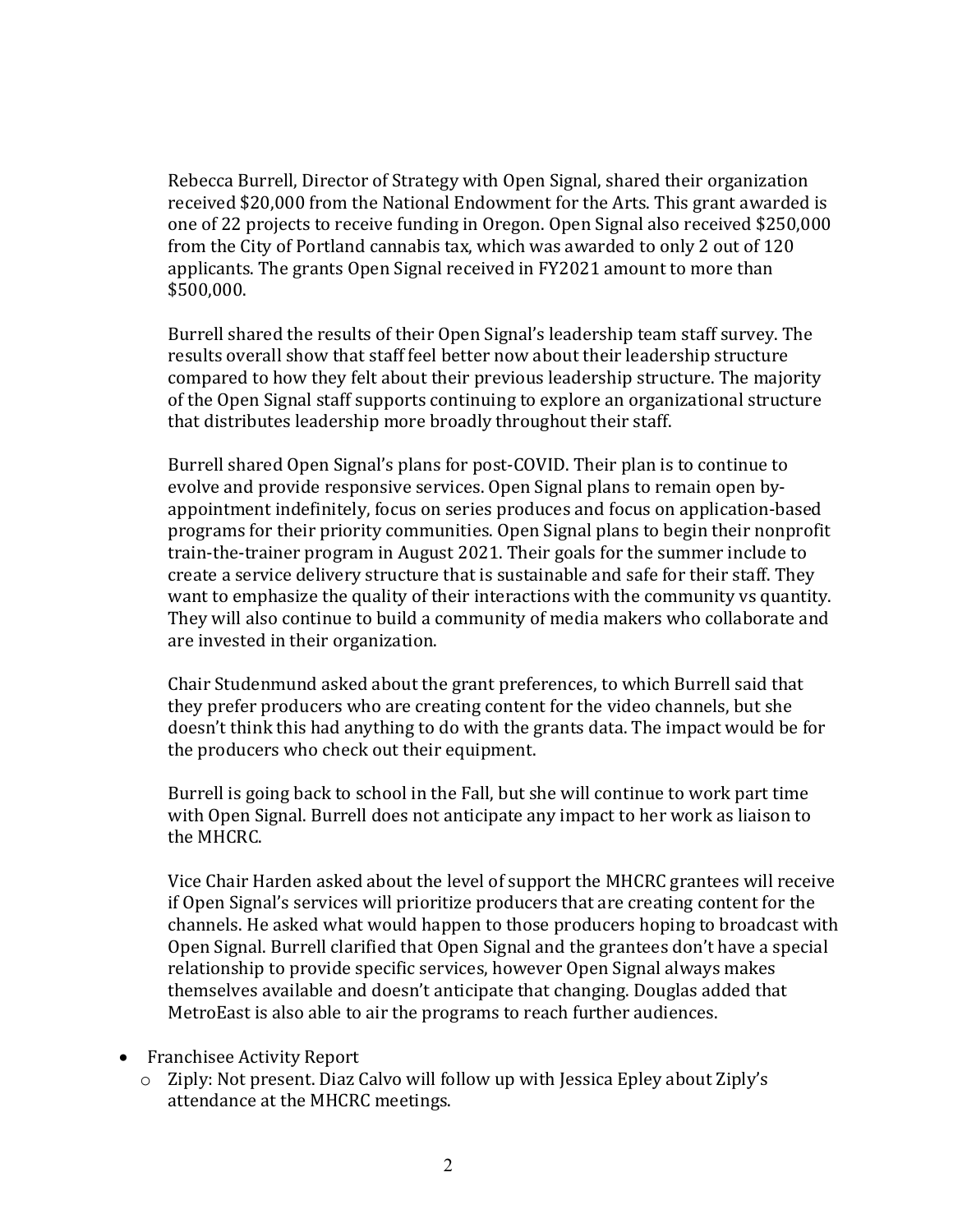- o Comcast: Tim Goodman, Government Affairs with Comcast, shared that elected officials will soon receive an email update from Comcast about their work and the franchise negotiations. He said that free public Wi-Fi hot spots will continue to be open. They have just under 1000 of them in the MHCRC territory. Comcast is celebrating their 10th year anniversary of Internet Essentials Program. They have continued to provide COVID response support through the Internet Essentials Program, offering two months for free and continuing their partnerships with different school districts. The FCC's emergency broadband benefit was open for businesses and Comcast was one of the providers. This benefit allows families to get \$50 a month to support their bill payment. Goodman shared that the Comcast Rise Program is a program that provides support to small BIPOC businesses through grants. Through this program, Comcast provides COVID relief and some of the services the BIPOC businesses receive are multi-year support awards for consulting, media, and creative advertising. A total of 20 businesses have been awarded grants and services. Goodman shared that Comcast has engaged in discussion with Multnomah County about extending their program to the east and west ends of the county.
- CONSENT AGENDA
- \*C1. March 29, 2021 Meeting Minutes

**MOTION**: Thomas moved to approve the Consent Agenda as presented. Roche seconded. **VOTE**: 6-0

## **REGULAR AGENDA**

R1. FY 2021-22 MHCRC Goals & Objectives Draft Discussion

Perez presented the MHCRC Goals & Objectives, which includes a slight change to include items that the Commission would like to see. The items this year differ from previous years in that they go beyond what is required by the Commission. Perez also noted the draft incorporated the items that were discussed during the MHCRC retreat.

In the MHCRC Goals & Objectives there are items that staff will be leading and other items that commissioners wanted to include and will be leading with their jurisdictions. In prior years, the MHCRC Goals & Objectives were presented and adopted in one meeting, however this year staff wanted to set up time during a meeting to have a discussion and incorporate the Commission's input. Once revised, the document could be approved at the June MHCRC meeting.

Commissioner Thomas suggested having a subcommittee discussion prior to moving it forward for commission work. Vice Chair Harden volunteered to lead the discussion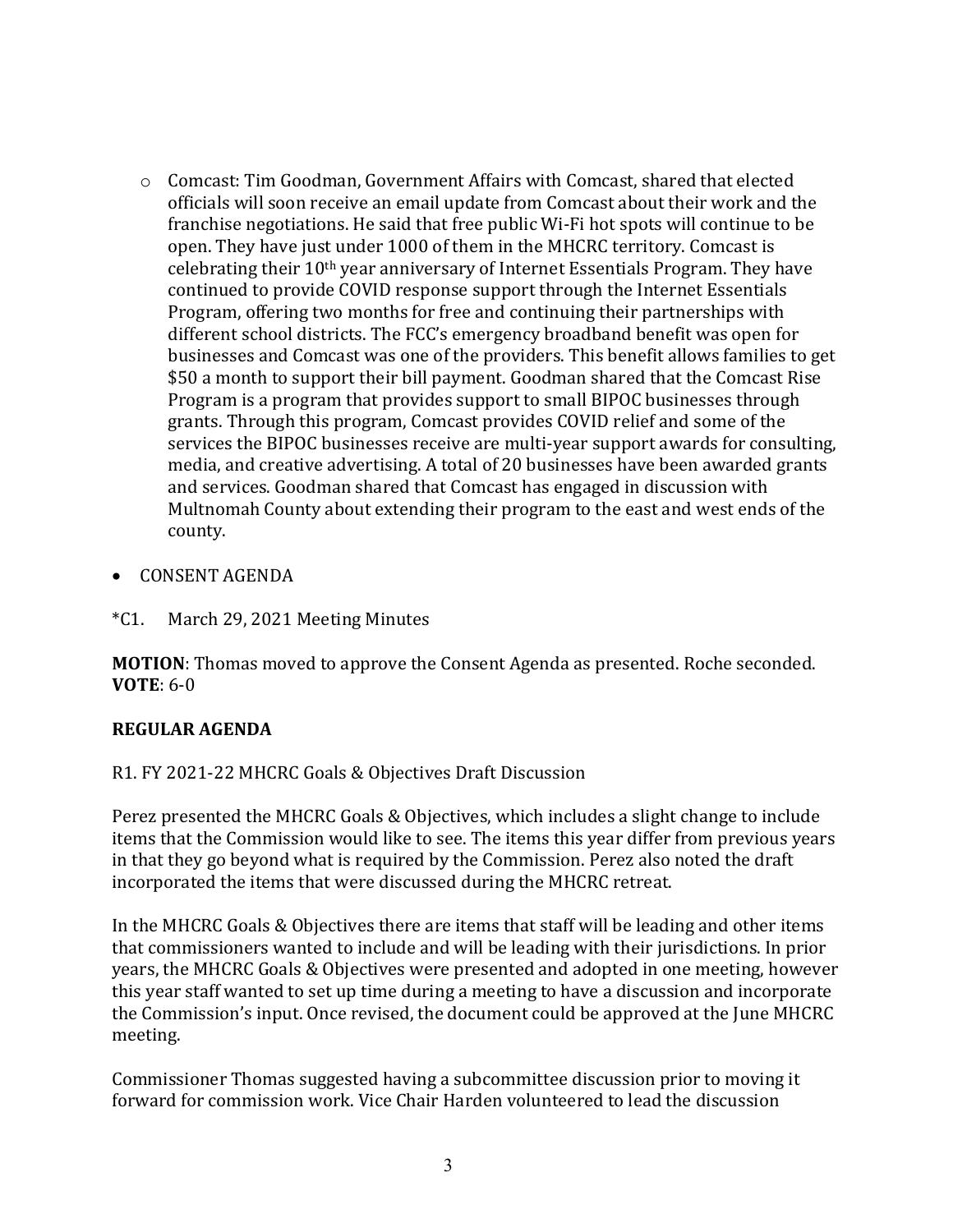through the Policy Committee. Vice Chair Harden added that he didn't see anything in the MHCRC Goals & Objectives that the Commissioners shouldn't take on. Commissioner Thomas is interested in joining the discussion.

\*R2. MHCRC FY 2021-22 Fund Budget Proposal

Wong presented the MHCRC FY Fund Budget Proposal, noting the sections that were discussed and of interest to the Commission.

Commissioner Brown asked why the interest earned appears to be high. Wong said that there are a few different City and County investments that has caused that money to grow. Growth remains relatively the same year after year. Commissioner Brown asked about the unused funds and if they are invested by the City of Portland based on economic yields. Wong confirmed and added that the percentage of investments is conservative. Wong clarified that the funds are restricted just for MHCRC expenses.

Chair Studenmund asked what the difference was between the presented budget and what was presented at the MHCRC Finance Committee. Wong said the difference is about \$60,000 less from the general fund budget due to less funds coming in from Comcast.

Vice Chair Harden asked about the procedure and how to move forward with the changes in the budget that are slightly different from what the Finance Committee recommended. Perez recommended moving forward with the budget as amended.

Commissioner Brown suggested having a calendar to subscribe to with all the MHCRC meetings, subcommittee meeting and community media center meetings.

Chair Studenmund asked how the beginning balance is in calculated in the Interest Chart FY2021-22. Wong explained that the beginning balance is taken from the preceding balance and escalated that by the percentage interest the Treasury Bureau stipulates. The beginning balance was initially provided by the City of Portland.

**MOTION**: Thomas moved to approve the MHCRC FY 2021-22 Fund Budget Proposal as amended. Dennerline seconded. **VOTE**: 6-0

R3. Community Technology Grants Agreements: 2021 Cycle

DeBey said that at its January meeting, the Commission selected 17 Pre-Applications to invite to apply for funding. Following the Commission's decision, MHCRC staff began to engage all 17 applicants in a process to complete full grant applications and contracts. In follow-up to specific Commissioner comments at the January meeting, staff has collaborated with applicants to make suggested revisions to the pre-applications including clearly defining measurable outcomes and evaluation measures, expanding on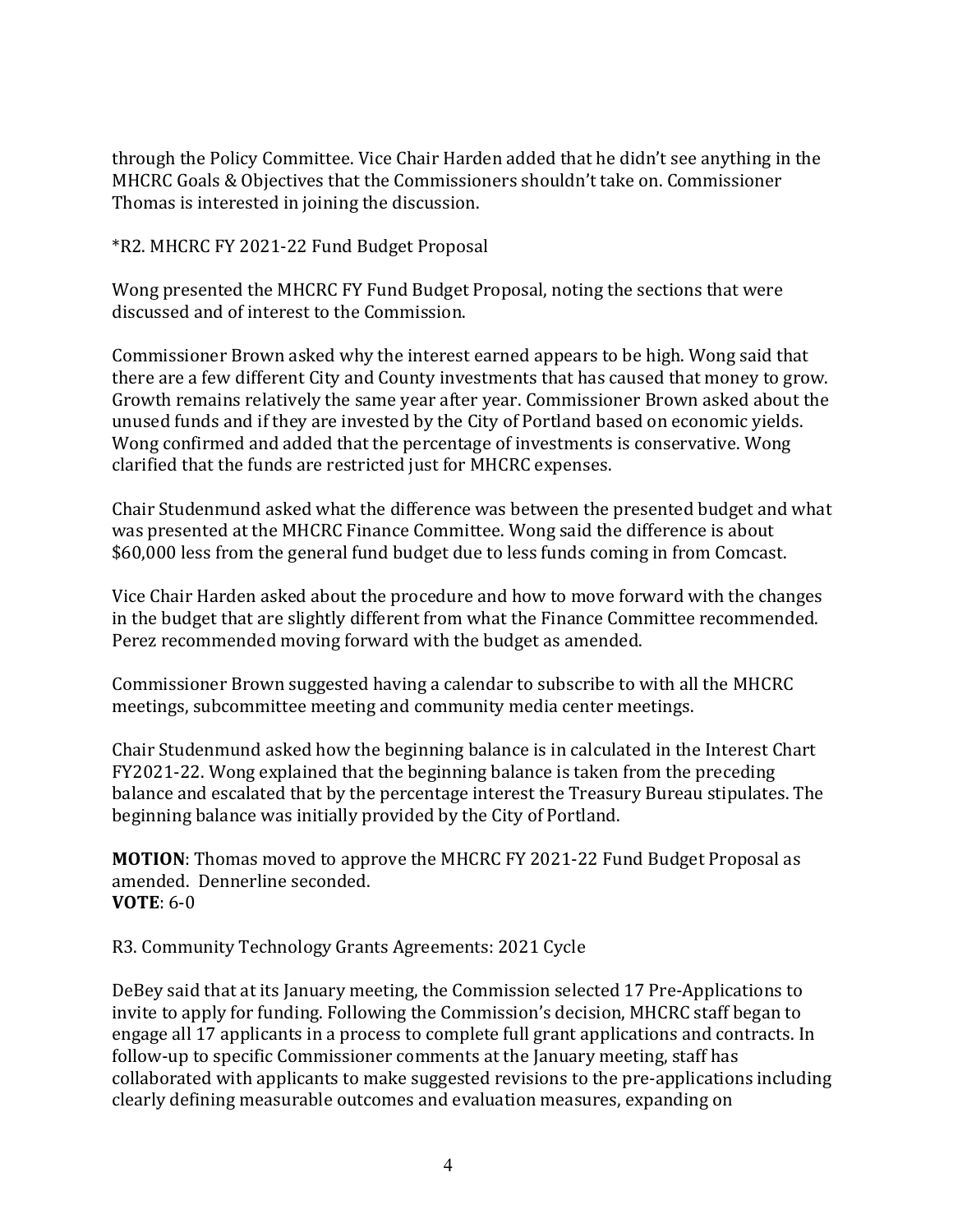programmatic details surrounding beneficiaries, and the development of a detailed project budget that would more clearly identify the matching resources necessary to successfully implement the project.

Three applicants were presented at the March MHCRC meeting and were approved for a total in grant funds of \$225,348.

# R3-A One World Chorus

One World Chorus requested a grant total of \$119,446.93 with a total project budget of \$239,481.93. Their pre-application total project budget is \$239,031.93.

The "Big Up Show" Project provides an opportunity for Portland area students to collaborate and learn from leading professionals who work in live performance and broadcast media. One World Chorus seeks to train upwards of 200 students (ages 10 to 18) throughout ten-week residencies on how to operate camera, sound, lighting and editing equipment while producing episodes of "The Big Up Show," a children's variety program which will be shared out on Open Signal. This creative outlet aims to reach youth who attend schools where 80% of the population is eligible for free or reduced lunch, and who often face poverty, gang violence, gentrification, and discrimination as everyday challenges. Students will be recruited through partnerships with Portland Parks and Recreation, and The Boys & Girls Clubs of Portland. Grant funds will be used to purchase mobile production kits for student use in remote learning sessions and will allow the staff to reach more kids at additional locations. Each residency culminates with an event in which students share their segments with an audience (live or virtual).

The MHCRC previously awarded grant funds to One World Chorus for "The Big Up Show" in 2018; all grant outcomes were met satisfactorily. This request is to continue the success of the program as well as to expand outreach to work with additional youth and project partners.

**MOTION**: Thomas moved to approve One World Chorus grant application for \$119,446.93. Roche seconded. **VOTE**: 6-0

R3-C CETI

DeBey noted an error in the application which was corrected and sent via email. The error included funds that were moved from overhead and into the infrastructure category, which has no impact in the total grant requested.

CETI's total grant requested amounts to \$76,867. Their pre-application grant request was for \$58,000. CETI has a total project budget of \$242,767. Their pre-application total project budget was for \$122,000.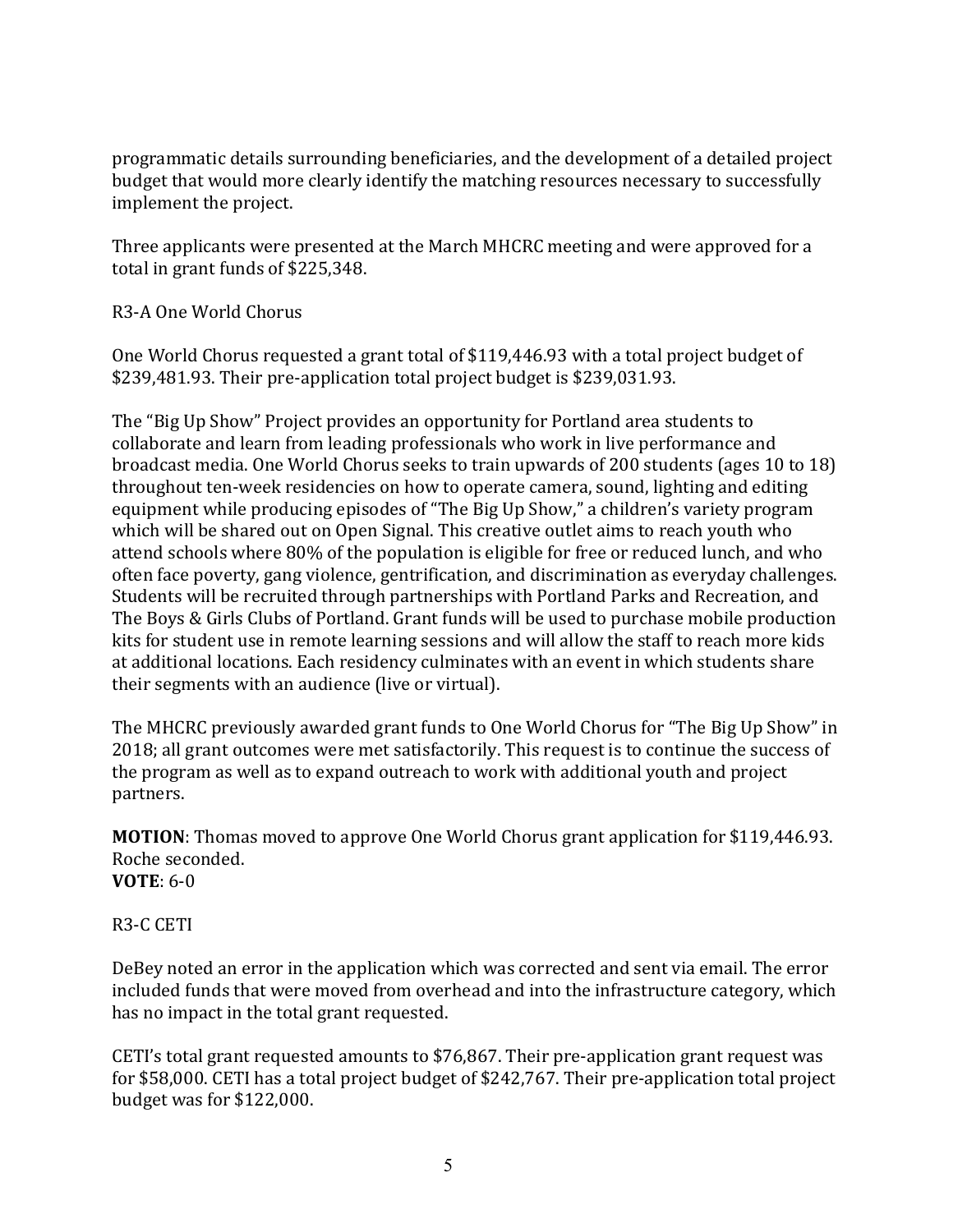CETI's "XRchive: Creating Social Documentary Experiences" project aims to pilot a storytelling project using video technology alongside emerging technologies. Participants will gain experiential training by working collaboratively with seasoned experts to create an augmented reality tour (in the form of a Pokeman-like app) that tells the cultural history of N/NE/E Portland, emphasizing social justice and themes of migration and displacement. A minimum of 40 participants will be recruited from identified communities (including under-represented groups in STEAM, communities of color and/or women, immigrants, and LGBTQ+) through project partners such as the DIN, Open Signal, STEAM groups, and CETI's own network. Participants will be connected with mentors (technical experts) to create videos that will be displayed within the app. Training will occur through virtual workshops, tutorials, and regular project work within an assigned team. Participants will gain relevant skills in grant-funded technology such as XR (extended reality), video production, and video editing. In addition, the collected video stories will be edited into at minimum three longer videos which will be shared with both Open Signal and MetroEast Community Media. Portland State University's School of Art and Design will act as a project partner who will provide a training space, equipment storage, and production support.

The project request was increased from the pre-application to include eligible overhead costs and to cover equipment requests that were to be previously donated (CETI noted that the tech companies suspended their tech donation offices and personnel during the pandemic).

Perez asked for clarification about the total budgeted versus what will be used this year in grants. DeBey is confident that Self Enhancement, INC (SEI) will withdraw from the grant cycle and the total amount will be under what was budgeted for grants in this FY. With the increases that are being approved now and after SEI withdraws their application, the total will be around \$841,000 and the total allocated budget for Community Technology Grants is \$900,000.

## **MOTION**: Harden moved to approve the CETI grant for \$76,867.00. Dennerline seconded. **VOTE**: 6-0

## R3-C Flying Focus Video Collective

DeBey said that the Flying Focus Video Collective is asking for \$1,334. Their "2021 Archiving Grant" project seeks grant funds to purchase hard drives and tapes in order to back up new programs as they are produced to ensure that programs are available to rebroadcast on Open Signal. The hard drives and tapes are projected to allow Flying Focus Video Collective to produce and archive content for approximately three years. The programming showcases local groups and illustrates various issues of concern, how various civic groups are working on the issues, and how viewers can get involved to help make substantive change.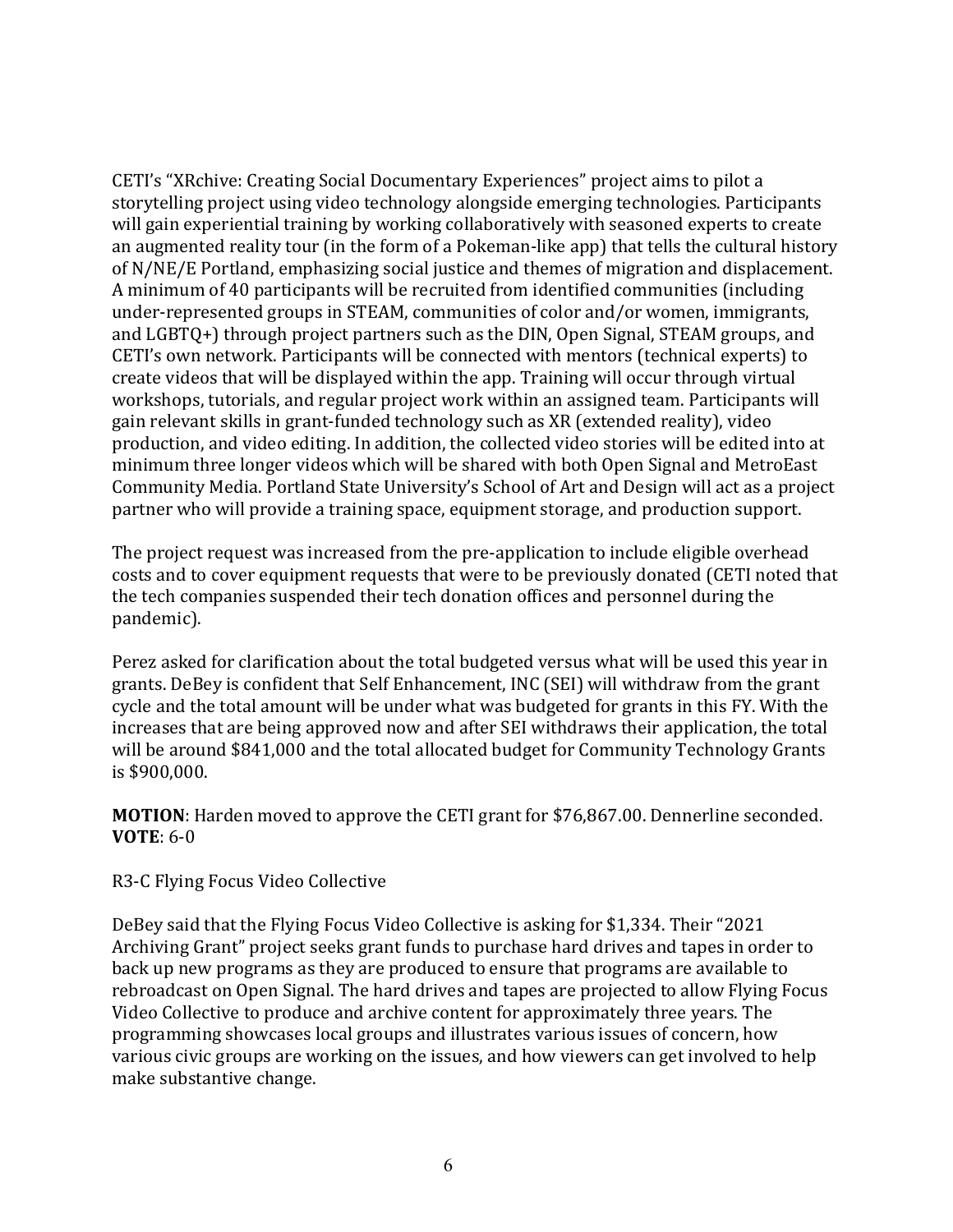Chair Studenmund asked who was involved in the project, to which DeBey said she is working with Barb Green.

Commissioner Brown asked about previous grant applicants and the amounts that were granted. DeBey has the information and can share that with Commissioner Brown.

**MOTION**: Norm moved to approve the Flying Focus Video Collective grant for \$1,334. Dennerline seconded. **VOTE**: 6-0

\*R4 Legal Services Agreement Amendment

Coulter said the MHCRC approved the Legal Services Agreement with Best Best and Krieger LLP (BBK) in September 2018 for a term expiring July 1, 2022. Due to an unexpected increase in cable policy changes at the Federal Communications Commission (FCC), the legal appeal of the FCC 621 Order, and the transfer of franchise initiated by the sale of Frontier Communications Northwest to Northwest Fiber (dba Ziply Fiber), the need for BBK services to represent MHCRC jurisdiction interests outpaced annual contract estimates by approximately \$40,000.

The purpose of the amendment is to increase the total amount of the Legal Services Agreement with BBK by an additional \$45,000 for a total not to exceed amount of \$165,000.

Chair Studenmund asked clarification about these funds being different from the company in Eugene. Coulter confirmed.

Commissioner Brown asked who our representative was in Portland, to which Coulter clarified that we work with a different group of lawyers depending on the work that is being done.

**MOTION**: Dennerline moved to approve the Legal Services Agreement with Best Best and Krieger LLP to increase the contract amount by \$45,000 for a total amount not to exceed \$165,000. Harden seconded. **VOTE**: 6-0

- Staff Updates
	- o Perez shared that the MHCRC Budget Approval for Portland moved to June 30th at 3:30pm due to Commissioner Rubio being out of the office.
	- o Perez reintroduced staff's proposal to discontinue the preliminary agenda. Based on the questions that some of the commissioners had, the MHCRC staff reviewed Oregon's public meetings law: as long as the Commission distributes the packet the Wednesday before the meeting, the Commission would still be in compliance of public record law. Staff proposes to proceed with sending out the packet the